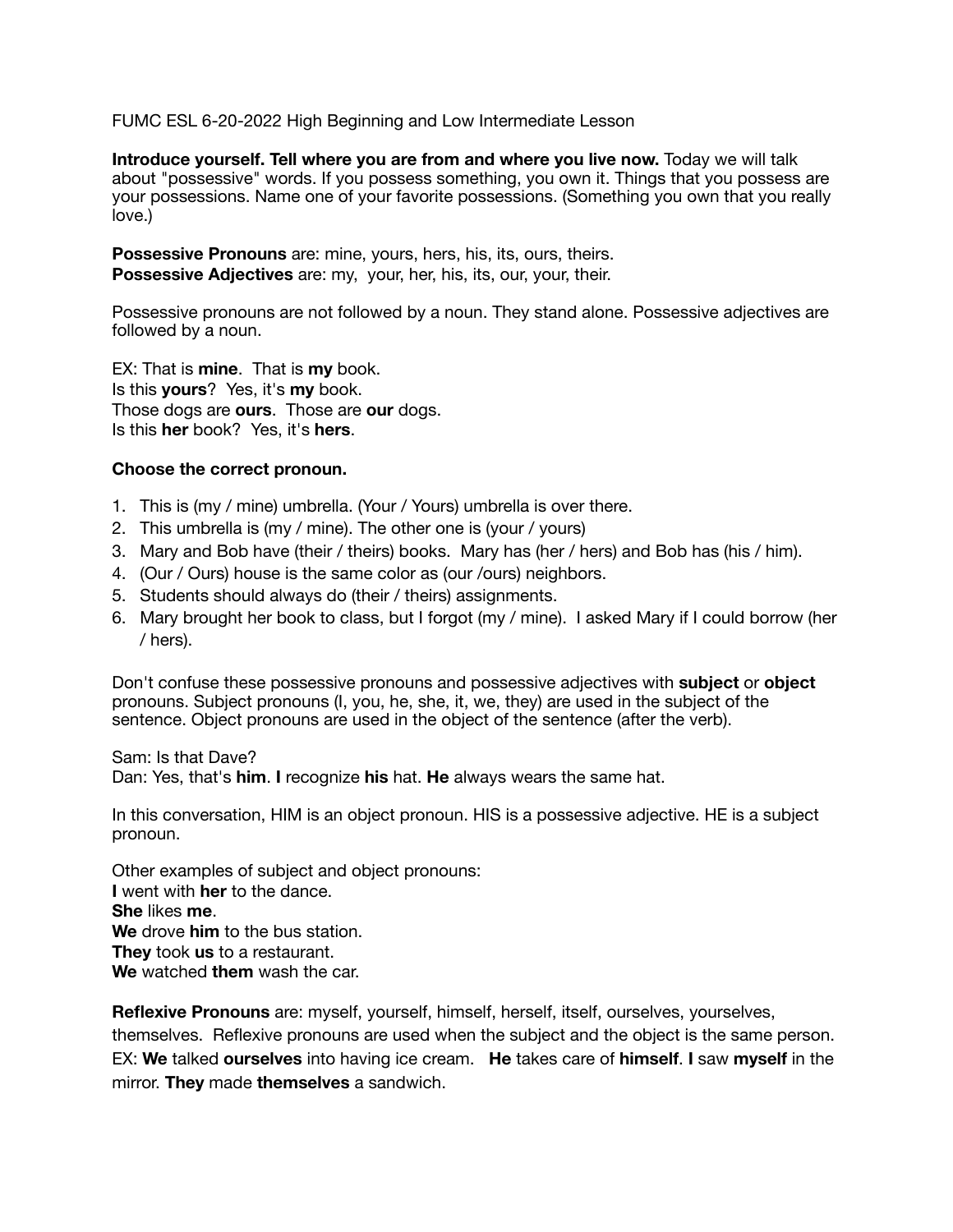### **Put the correct pronoun in the blank.**

- 1. Tommy told a lie. He was ashamed of \_\_\_\_\_\_\_\_\_\_\_\_\_\_.
- 2. Joan cut with a knife.
- 3. You should take better care of
- 4. Kathy taught \_\_\_\_\_\_\_\_\_\_\_\_\_ to read.
- 5. He answered the phone \_\_\_\_\_\_\_\_\_\_\_\_.
- 6. I promised \_\_\_\_\_\_\_\_\_\_\_\_\_ I wouldn't eat too much.
- 7. They helped \_\_\_\_\_\_\_\_\_\_\_\_\_\_\_\_\_\_ to the left over food.
- 8. We made \_\_\_\_\_\_\_\_\_\_\_\_\_\_\_ a lunch to take to school.
- $9.$  I did it  $\blacksquare$
- 10. They poured water for \_\_\_\_\_\_\_\_\_\_\_\_\_\_\_.
- 11. Every morning my little sister stares at **the mirror**.
- 12. Welcome, Greg and Kathy. Mother will return shortly. Please make \_\_\_\_\_\_\_\_\_\_\_\_\_\_\_ at home.

## **That's Life Lesson 5: Reading Glasses**

Viktor is having vision problems. Lately, he can't read small print. Viktor can't fill out forms. He can't read books and magazines. He can't read numbers in the phone book. The print is too small. Viktor always asks his wife, Ann, to help him.

One day Ann says, "Viktor, please see the optometrist. You need to have an eye exam. You probably need reading glasses." So Viktor and Ann go to the optometrist's office.

The receptionist asks Viktor to fill out a form. "I can't read this," says Viktor. "Will you please help me, Ann?" Ann helps Viktor fill out the form. Then Ann picks up a magazine. She reads an article and laughs. "What's so funny?" asks Viktor. Ann reads the article to Viktor.

Finally, the optometrist examines Viktor. His eyes are okay, but he needs reading glasses. "These will help you a lot," says the optometrist.

At home, Viktor tries out his new reading glasses. He picks up the newspaper. He can read it very well. Viktor and Ann are very happy. In the evening, they decide to go out for dinner. "Will you please call and make a reservation?" asks Ann. The number for the restaurant is in the phone book. "Sure," says Viktor, "But first, can you please help me find my reading glasses?"

- 1. What kind of problems is Viktor having?
- 2. Who does Ann want Viktor to see?
- 3. What kind of glasses does Viktor get?
- 4. What does Viktor need Ann to find?
- 5. How is your vision?

### **Vocabulary:**

Though English is a Germanic language, many English words come from Latin. Roman monks and priests brought Latin to England from Rome. The Latin word VIS means **see**. We have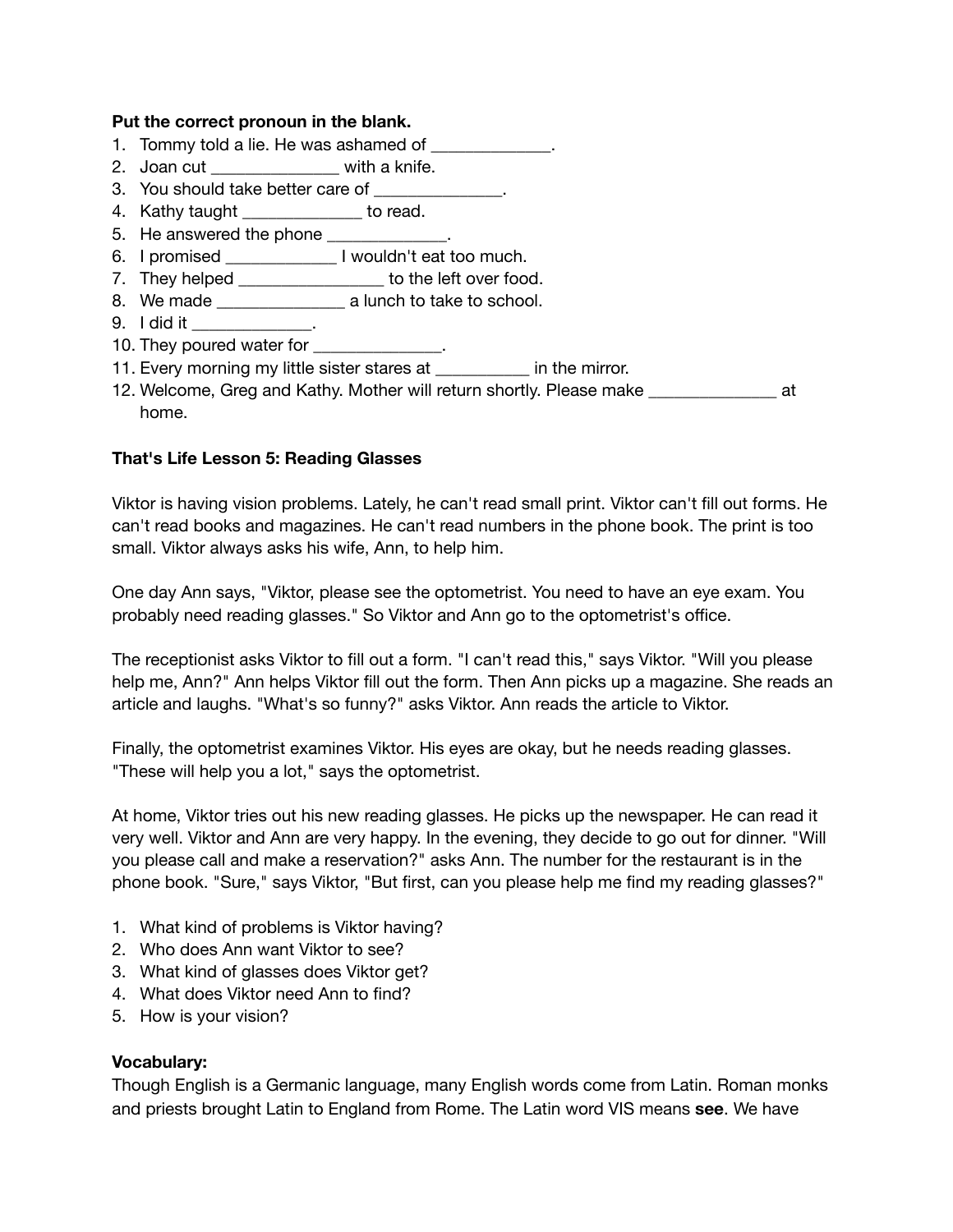many words that come from this root. Viktor, in the story above had **vision** problems. That means he had problems seeing. Here are some other English words from that root.

If something is **visible**, you can see it. EX: From Tokyo, Mt. Fuji is **visible**.

If something is **invisible**, you can't see it. EX: The animals are so tiny, they are **invisible** to the naked eye. Naked eye means looking at something without something that helps you to see. (microscope, telescope, magnifying glass). Many stars are **invisible** to the naked eye, but can be seen with a telescope.

**Television** comes from combining the Latin word TELE (comes from far away) with VIS (see).



This is a **visor**. Notice the I vowel changes to a long sound. A visor shades your eyes so you can see.

A **vista** is a view. That is something you look at. EX: We stood on the porch of the cabin and enjoyed the beautiful **vista**.

If you **revise** something, you look at it again and make changes. EX: I **revised** my letter to Mother. I don't want to hurt her feelings.

A **supervisor** is someone that sees what the employees are doing. She might **advise** them about how to do their job.

Note: **Advise** is a verb. You **advise** people. **Advice** is a noun. If you **advise** someone, they might take your **advice**.

# **Discuss: EYES**

- 1. What color are your eyes? Some people wear colored contact lenses to change the color of their eyes. Would you do that?
- 2. We talk about "hand-eye coordination". Athletes have good hand-eye coordination. They can see a ball and catch it in their hands. Do you have good hand-eye coordination? Are you good at catching balls or hitting balls with a racket or bat?
- 3. If you see something amazing happen, you are surprised. You almost can't believe what you saw. We say, "I can hardly believe my eyes." EX: My five year old kicked a soccer ball over the roof. I can hardly believe my eyes. Tell something you have seen that was amazing and you could hardly believe your eyes.
- 4. When we tell someone good news that is exciting, their eyes "light up." EX: My kids eyes lit up when we told them we were going to Disney World. Finish this sentence: My eyes lit up when.....
- 5. If you get a bird's eye view, you can see like a bird might see. EX: From the rooftop we had a bird's eye view of the city. One way to get a bird's eye view is with a drone. Many people have drones. They fly them around to get a bird's eye view. Do you or anyone you know have a drone? What is a bad thing about drones?